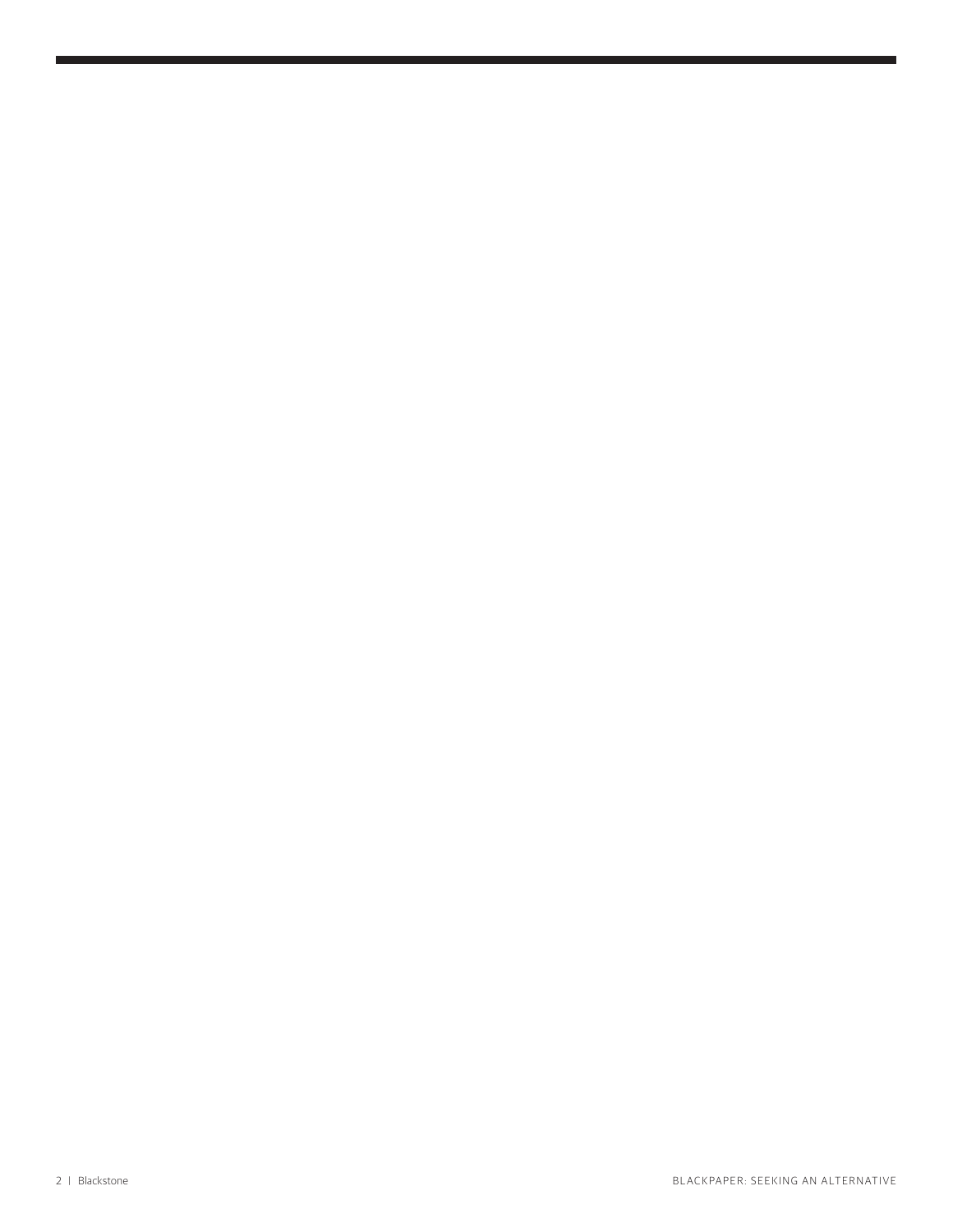### **Summary**

In this paper we look at some of the forces driving individual investors to incorporate "alternative" investments in their portfolios. We then offer some general allocation suggestions on how they may do so.

We think there are several compelling reasons why investors are considering "alts." While the century is young, we've already had three severe market declines. The result is considerable uncertainty, and the feeling that traditional investment options alone may not suffice.

We believe some investors are seeking alternative investments to find yield, some for higher returns, and some as a haven against market volatility—or any combination of the above. Because there is no generally accepted approach or "style box" to guide investors on reaching their goals with alternative investments, we offer up a framework to address this gap.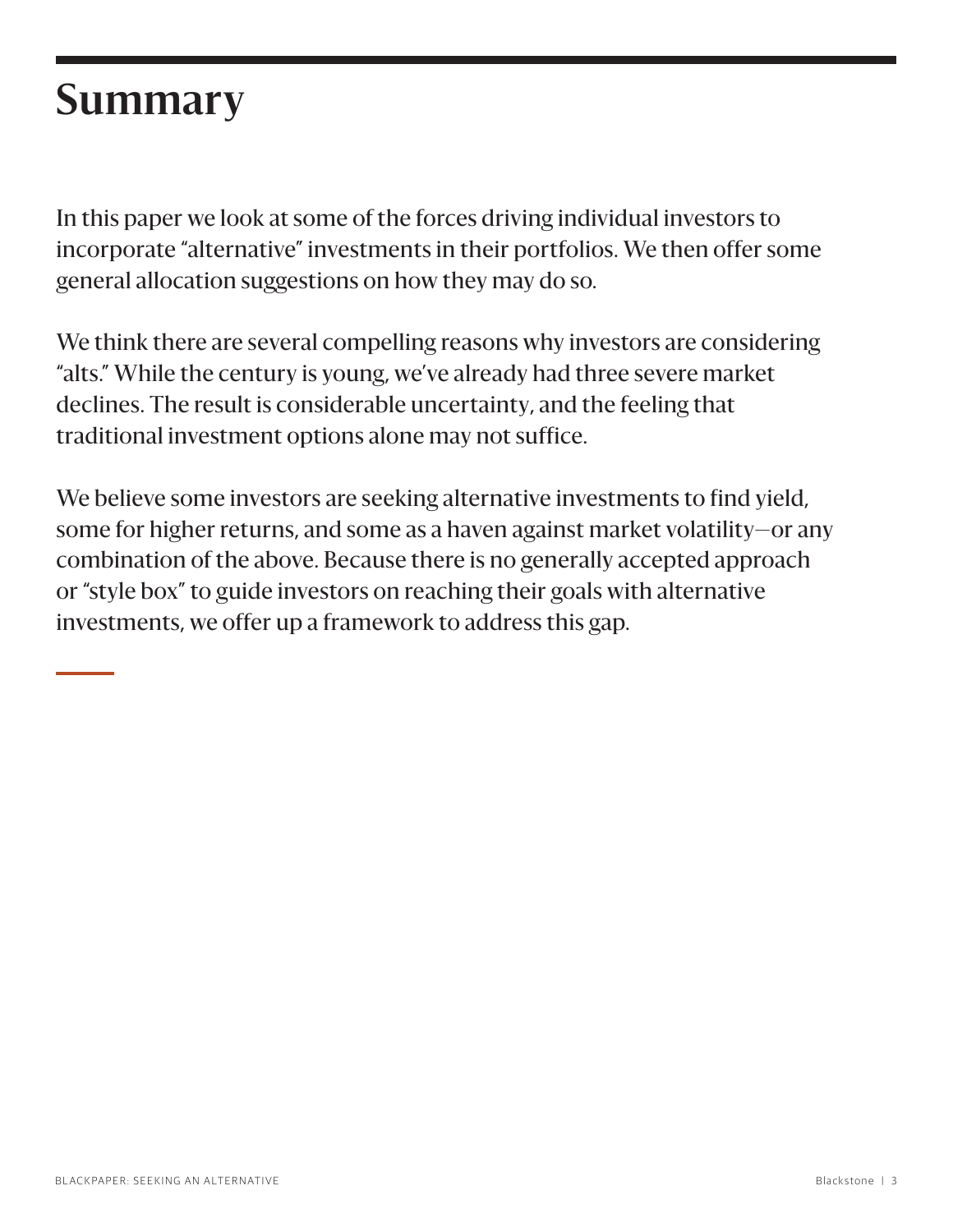### **Investor PTSD: Laboring to Forget the Turbulent "Aughts"**

Let's look at some of the realities of investing today that are driving investors to consider "alts."

First, volatility has changed—and has changed us. During the previous decade, we had far more frequent occurrences of extreme (or "fat-tail") moves in the equity markets, which deeply scarred many investors.

Technically speaking, a fat-tail event is three standard deviations ("three sigma") away from the mean and has only a 0.1% probability of happening—that is, statistically it should occur only once in every 1,000 periods under analysis. But in reality these "low probability" events occur far more frequently, as they did during the 2008 credit crisis (Display 1).

The display shows that, for U.S. equities, the number of days when markets moved 3% or more reached a peak of 95 in the last decade (the tall dark green bar), versus 81 episodes in the previous 50 years all together. More important, we're still living with the emotional repercussions of that experience.

In the last several years, with the flood of central bank accommodation across developed markets acting as a kind of shock absorber, volatility tapered off. However, with volatility on the rise again, investor PTSD is beginning to manifest itself in the form of higher sensitivity to market gyrations.

#### **DISPLAY 1: EXTREME VOLATILITY LEAVES DEEP SCARS**

Number of 3% Daily S&P 500 Moves by Decade



Source: Morningstar Direct through 3/31/20. Data covering 2010-2020 spans 1/1/10-3/31/20, to include the latest data available as of publication.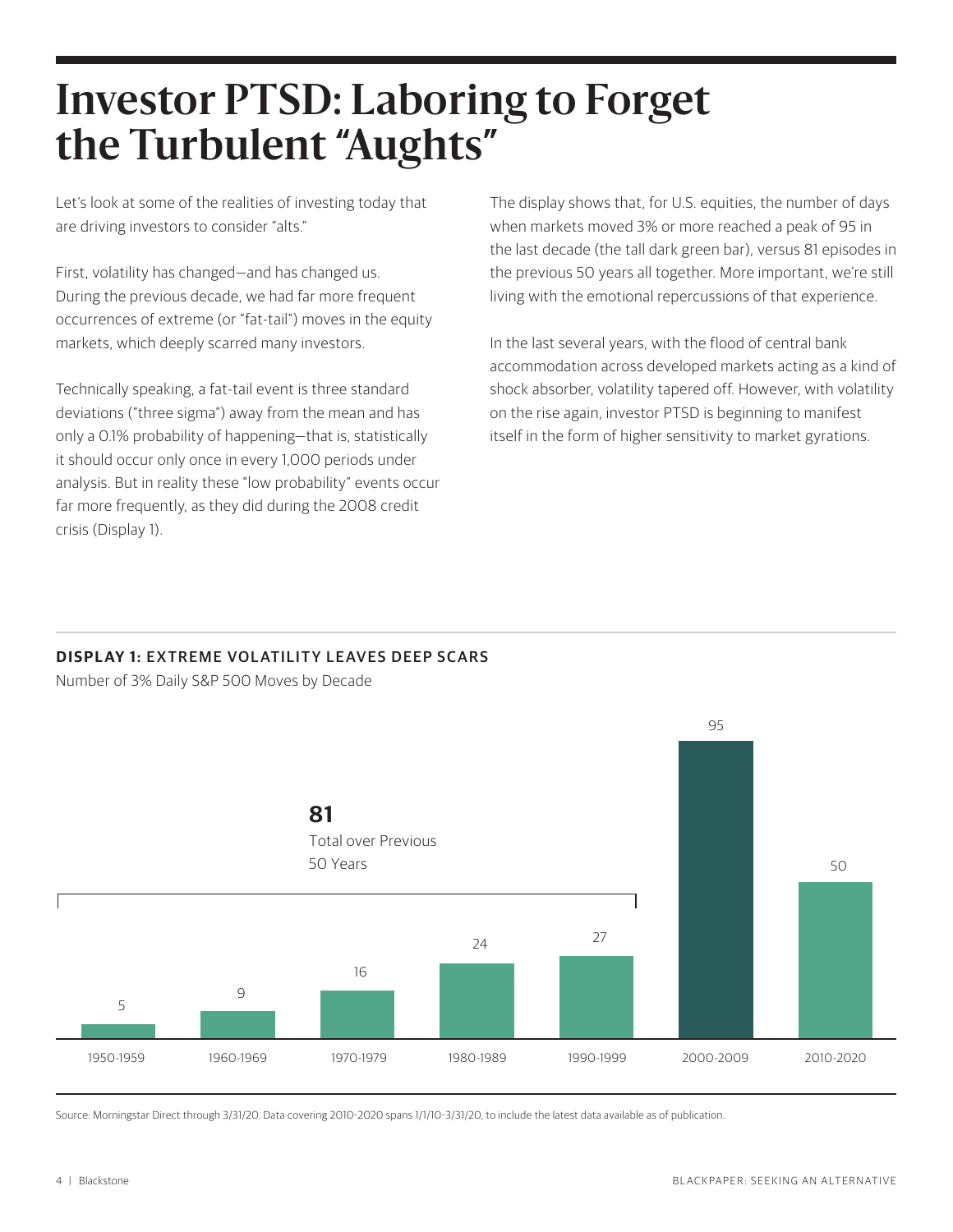### **True Diversification Is Harder to Come By**

Another post-crisis reality is the rise in correlations across many asset classes, which challenges efforts to truly diversify portfolios.

In the decade prior to the financial crisis, investors were able to diversify their equity portfolios by allocating, for example, to non-U.S. Stocks, High Yield Bonds, REITs or Commodities—most with correlations below 0.5 relative to the S&P 500 (as shown in the light green bars in Display 2). But since the crisis, correlations across these assets have risen (the dark green bars). The data suggest that today only investment grade fixed income remains a compelling diversifier to equities.

But that's cold comfort for most investors today because the role of bonds as the traditional anchor to windward for equities is shifting.

#### **DISPLAY 2: HIGHER CORRELATIONS LEAVE NOWHERE TO HIDE**



Correlation of Key Asset Classes with the S&P 500 Index

Source: Morningstar Direct through 3/31/20. The correlations presented are based on the following indices: For International Stocks: MSCI ACWI ex-U.S.; for U.S. Investment Grade Bonds: Barclays U.S. Aggregate; for U.S. High Yield Bonds: Barclays High Yield Corporate; for REITs: FTSE NAREIT All Equity REITs; for Commodities: S&P GSCI. Index Definitions provided at the end.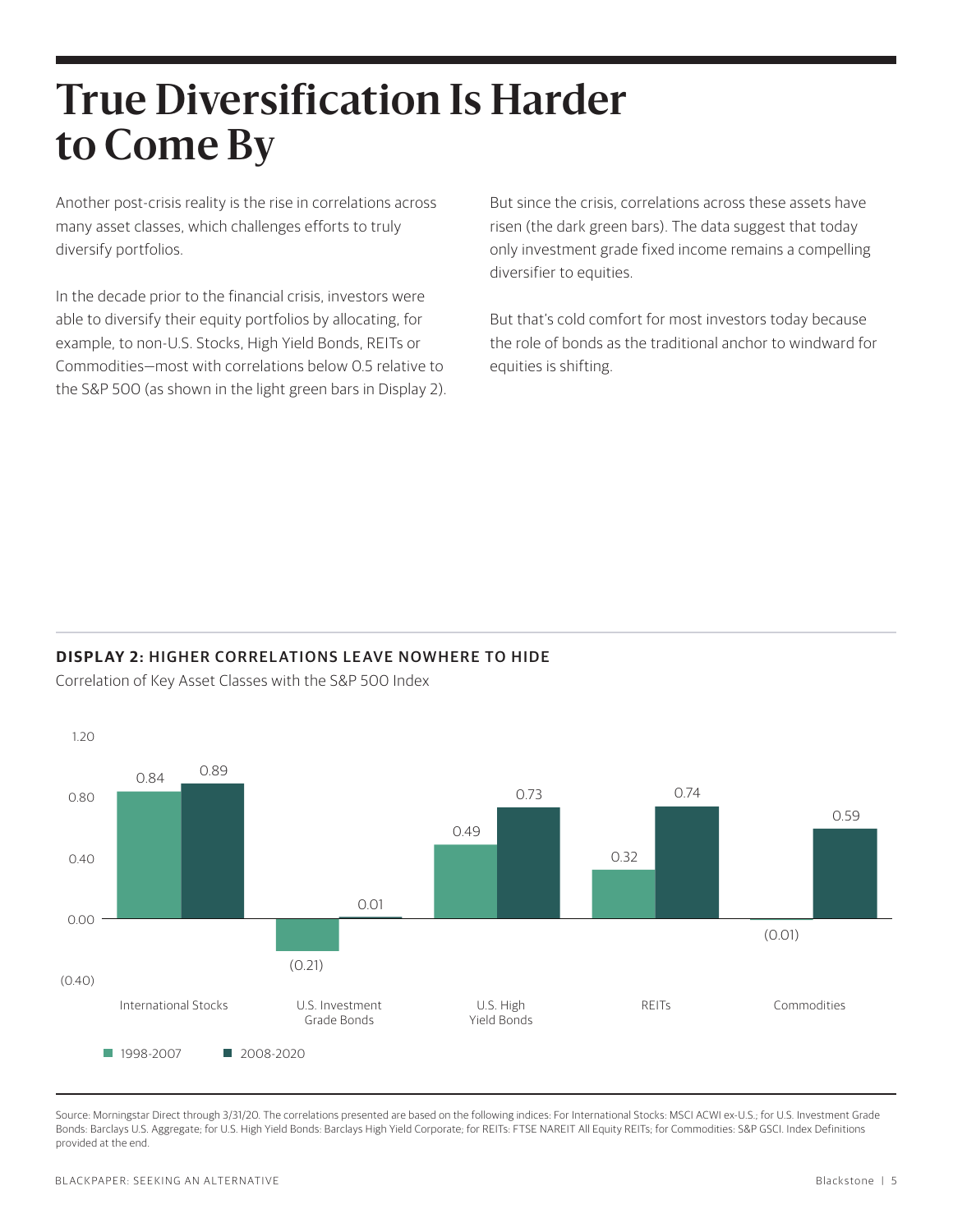# **Bond Bull Market: A Thing of the Past?**

Investors have long understood fixed income's primary role as a diversifier to equities. But they have also grown to expect from their bond allocation a robust source of return for the portfolio as well—historically a rare combination (Display 3).

Over the last several years they've had to unlearn this second benefit, with rates near zero and investors starved for yield.

As the longer history of the 10-Year Treasury yield shows, bonds may not always be a support to total return. And based on forecasts, if there is one thing tomorrow's investors will need, it may be a boost in returns for their overall portfolio.

Most analysts agree that equity returns in the U.S. may be constrained by slower growth in the economy going forward.

#### **DISPL AY 3:** A WORLD WHERE BONDS COULD LOSE MONEY

Historical Yield on 10-Year Treasury Bond, 1953-2020<sup>1</sup>

18%



Source: U.S. Treasury and Federal Reserve, and Morningstar Direct. For Equities: S&P 500; for Fixed Income: Barclays U.S. Aggregate.

- **1.** Historic yields as of 3/31/20.
- **2.** Returns after inflation as of 2/29/20.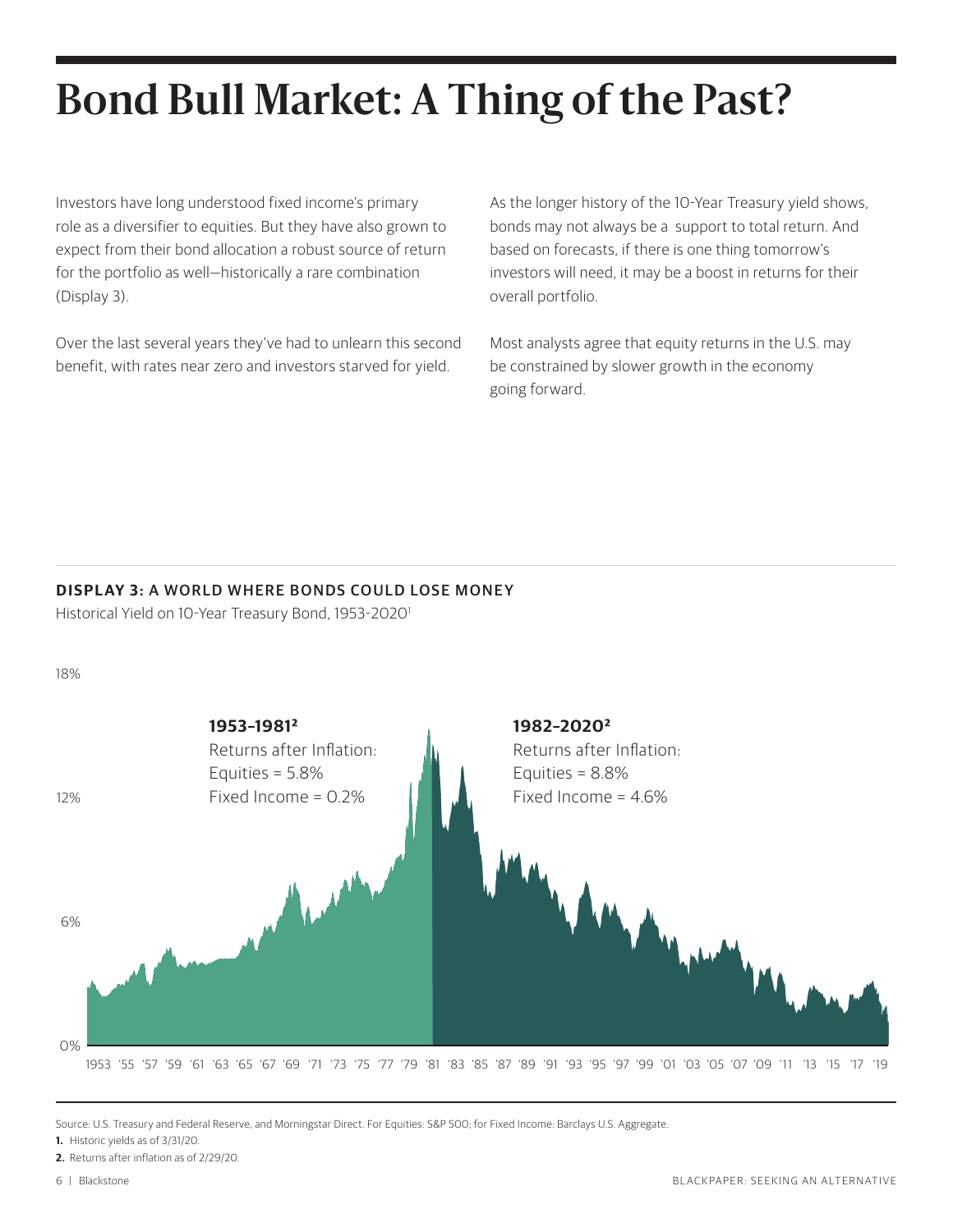# **Performance Headwinds Ahead**

A common way to generate this type of forecast is to look at the equity risk premium based on three underlying components: a reasonable discount rate (Treasuries), overall economic growth (GDP), and the valuation dynamics (price-to-earnings ratio) of equities (Display 4).

All three of those measures—low current yield, tepid economic growth, and relatively high equity valuations suggest anemic returns for equity markets ahead. It's no surprise then that some analysts see lower returns over the next several years—with U.S. equities projected to earn an annualized return of 3% and a taxable moderate portfolio also returning just 3% over the next 5 years.<sup>1</sup>

This is far below the target annual return that most institutions use to cover their liabilities (generally between 7% and 8% per year), and could easily leave most individual investors wanting more as well.

Simply put, investment returns may be up against some strong headwinds over the near to medium term, and this could be another factor driving investors to look at "alternative" options.



#### **DISPL AY 4:** ECONOMIC BACKDROP SUGGESTS ANEMIC FUTURE RETURNS

**1.** The quoted returns represent asset class forecasts as estimated by Goldman Sachs (Investment Strategy Group: Outlook, January 2020). Goldman Sach forecasted a 5-year annualized return for U.S. Equities, as measured by the S&P 500 at 3%. A taxable moderate portfolio was forecasted to have a 3% annualized return. The moderate risk portfolio was allocated among equities, fixed income and additional asset classes and was designed to track 8% volatility. There can be no assurance that any alternative asset classes will achieve their objectives or avoid significant losses. There can be no assurance that the forecasts will be achieved. These comparisons are provided for informational purposes only and should not be relied upon as a benchmark or target for any index or Blackstone fund. There is no assurance that an allocation to alternatives would provide higher real returns. Please consult your own third-party advisors before making any investment decisions based on this information.

- **2.** Bureau of Economic Analysis, as of 12/31/19.
- **3.** U.S. Treasury and Federal Reserve, as of 3/31/20.
- **4.** Morningstar Direct, as of 3/1/20.

BLACKPAPER: SEEKING AN ALTERNATIVE Blackstone | 7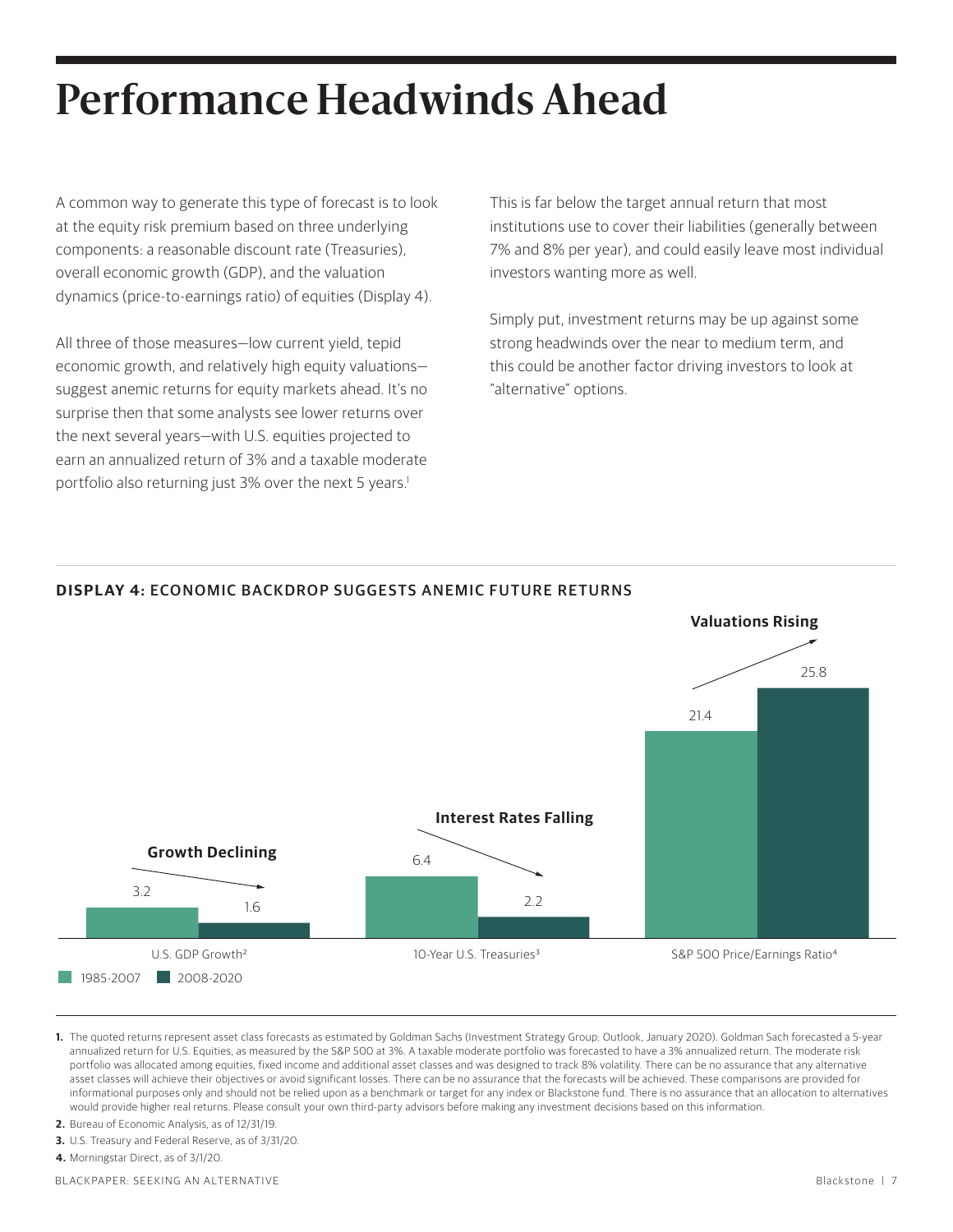### **Alternatives as Complements to Traditional Strategies**

But first a problem of definition: A common mistake investors make is to treat alternative investments as a homogeneous category. The reality is alternatives are not a single asset class. Alternatives include an array of assets, strategies, and structures and should not be construed as some monolithic investment or a single slice in the allocation pie.

That said, alternatives do share some characteristics that may position them as potential complements to traditional investments (Display 5). For example, traditional investments are typically very liquid, and can be accessed easily, often at low cost: They provide passive shareholders with efficient exposure to "beta" or "the market."

Alternatives offer different attributes. Instead of simply replicating the market, managers are less constrained, they are often activist in their approach, and their performance tends to vary substantially. As a result, returns tend to be less correlated to the beta of traditional market investments and are more dependent on the individual manager's skill.

Alternative managers can also use additional tools, including leverage and shorting, and have the benefit of less liquid capital, which they can deploy at will and without having to be as concerned that investors will run for the exits before their investment theses play out.

Essentially, it's some informational or trading advantage—a manager's particular edge—that gives these strategies their unique and attractive characteristics.

#### **DISPL AY 5:** THE NEW INVESTOR BARBELL

| <b>Traditional Investments</b>                                       | <b>Alternative Investments</b>                                     |  |  |  |  |
|----------------------------------------------------------------------|--------------------------------------------------------------------|--|--|--|--|
| • Managers often highly constrained                                  | • Managers less constrained                                        |  |  |  |  |
| Liquid product in efficient markets                                  | "Private" product in less efficient markets                        |  |  |  |  |
| • Market-driven performance with little<br>dispersion among managers | • Manager-driven performance and high<br>dispersion among managers |  |  |  |  |
| Highly correlated to market                                          | • Less-correlated returns                                          |  |  |  |  |
| • Passive shareholder                                                | Greater activism, even ownership of assets                         |  |  |  |  |
| High pace of investor fund flows                                     | Tend to have more patient capital                                  |  |  |  |  |

For Illustrative Purposes Only. There is no assurance that an allocation to alternatives would provide higher real returns. Please consult your own third-party advisors before making any investment decisions based on this information.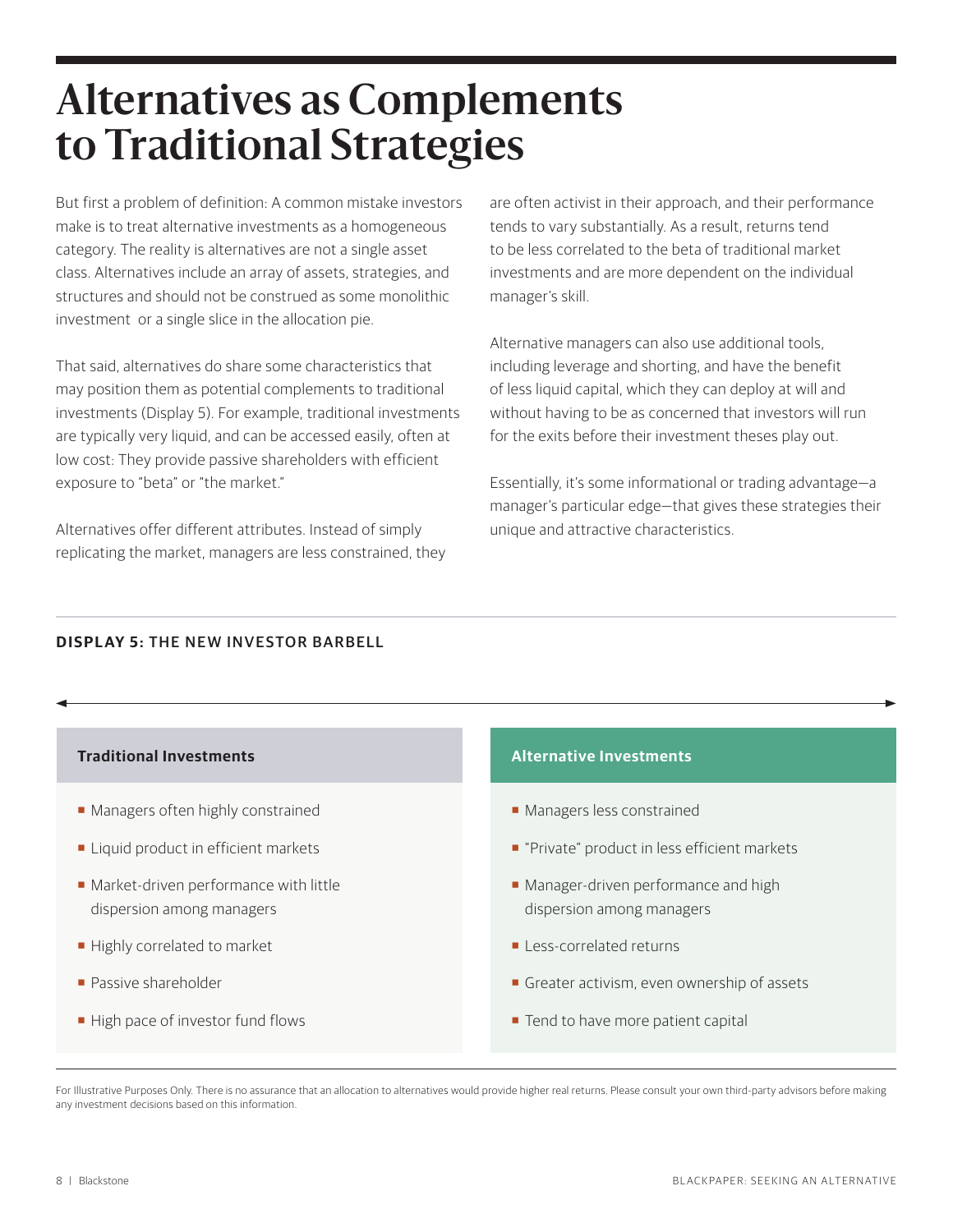# **A Divergence in Alternative Allocations**

Institutional investors in general, including pensions, endowments, and sovereign wealth funds, have increasingly used alternatives to help achieve their target returns.

Endowments, for example, with their longer investment horizon and thus greater tolerance for illiquidity, have allocated aggressively to alternatives, with 50% of their portfolios on a dollar-weighted basis now given over to alternatives.

Meanwhile, pensions today have on average 26% of their portfolios allocated to alternatives (Display 6).

By comparison, individual investors continue to allocate substantially less of their portfolios to alternatives. Some believe that's about to change, with individual investors embarking on an allocation shift akin to the one institutions have made over the last 5−10 years. But for that to happen, investors and advisors need to overcome a key impediment: their awareness of and comfort with alternative investments.

#### **DISPL AY 6:** INSTITUTIONAL VS. INDIVIDUAL ALLOCATIONS

Alternatives Exposure



Source: Willis Towers Watson, "Global Pension Assets Study," 2020; National Association of College and University Business Officers, "TIAA Study of Endowments," 2019; Money Management Institute, "Retail Distribution of Alternative Investments," 2017. For Endowments, the alternative asset allocation is for the Public College, University or System only and represented by allocations to Other equities (includes marketable alternatives, private equity and venture capital) and Real assets (includes TIPS, REITs, commodities/futures, publicly traded Master Limited Partnerships (MLPs), publicly traded natural resource equities, private energy and mining, and private agriculture and timber). Averages provided are dollar-weighted.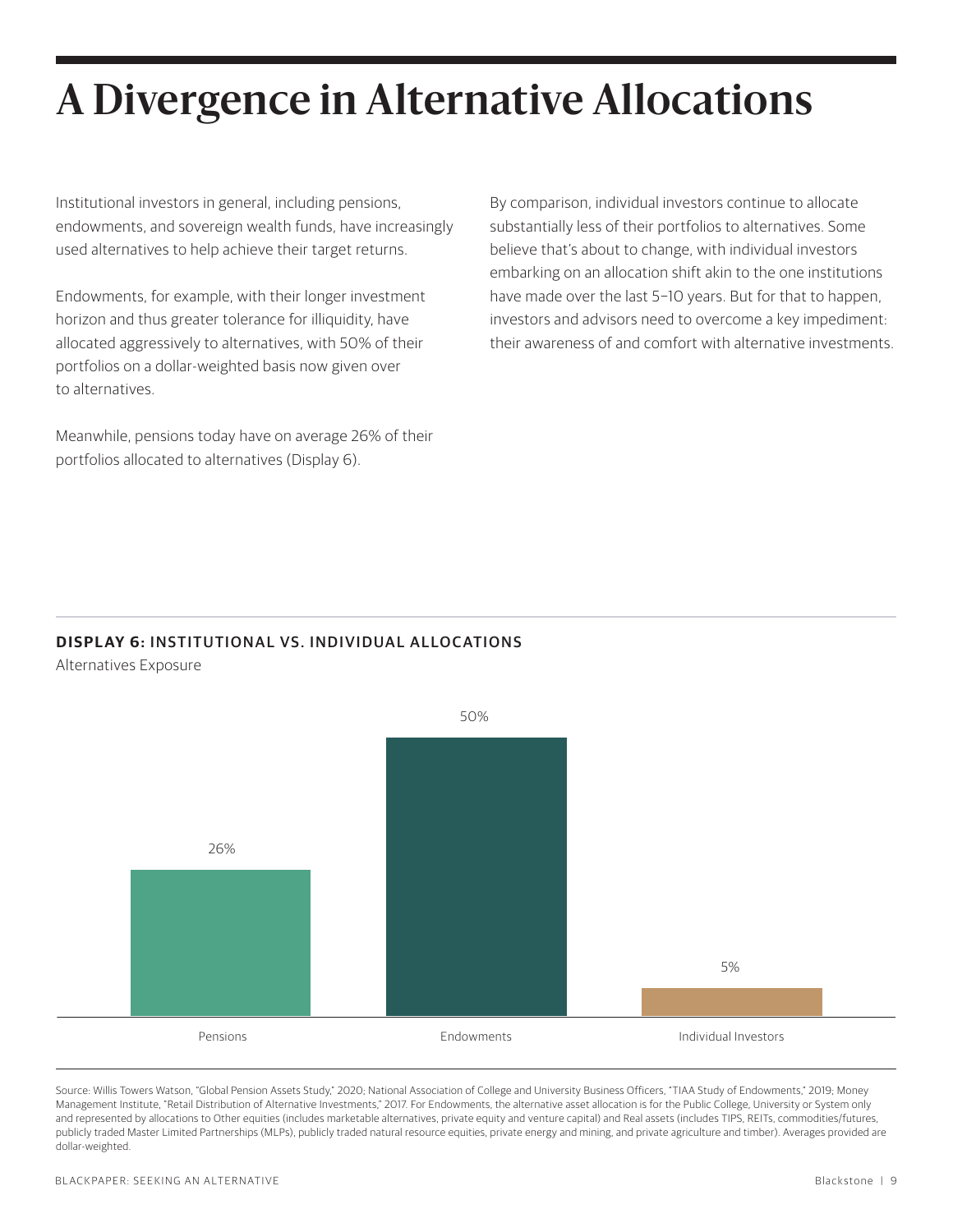# **Lack of "Alts" Education Is a Key Impediment**

While investors and advisors alike are expressing greater interest in alternatives, considerable confusion remains about the specific nature of alternatives—particularly for individual investors.

A recent study looked at the reasons advisors and institutions might hesitate to invest in alternatives. The study found that in one category—education—there was a clear gap between advisors and institutions (Display 7). Individuals (and their advisors) are far more likely to hesitate putting money into an alternative

investment due to a feeling of uncertainty around the benefits of alternatives, and a lack of clarity on how specific strategies "work" in the portfolio.

In part this is an industry failing. By labeling these offerings "alternatives" we make them seem more different than they actually are and may over-complicate them in the process. This argues for the need to clarify (and simplify) how we think and talk about "alts."

#### **DISPLAY 7: ADVISORS NEED GREATER FAMILIARITY WITH "ALTS"**

Top Reasons for Hesitating to Invest in Alternatives



Source: Morningstar and Barron's "Alternative Investment Survey of U.S. Institutional and Financial Advisors," 2015.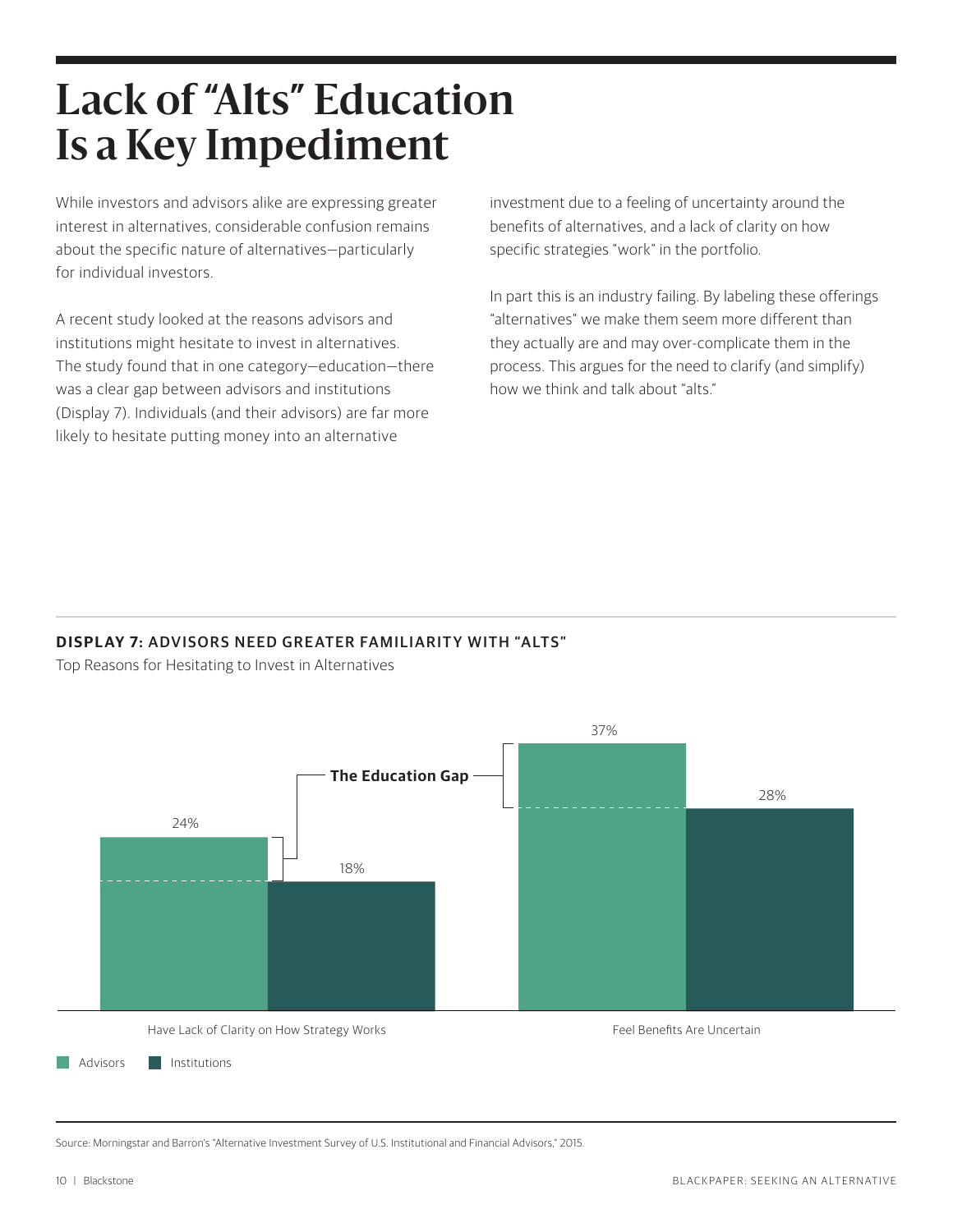### **Integrating Alternatives into the Traditional Portfolio**

One way to describe the relationship between traditional and alternative investing is to consider the "barbelling" of investment value, with liquid "public market" exposure on one end and alternatives on the other (Display 8).

First, on the left side, traditional investment vehicles allow liquid, tax-efficient access to precise slices of market beta. With equities, investors can easily access U.S. market exposure, large or small, and with a growth or value orientation. Similarly, with fixed income and real assets, investors can cobble together precise exposures across the major "buckets" of the asset allocation. Each of these component allocations solves a particular investment problem or targets a particular goal.

On the other side, we think investors need to look beyond the "Alternative" monolith and consider aligning individual alternative strategies with their appropriate asset class categories.

For example, if an investor is looking to achieve a higher equity-like return target, he might consider growth-oriented private equity, typically known as Venture Capital, or valueoriented private equity, more associated with traditional PE or Leveraged Buyout funds. For a more liquid solution, there's long/short equity, which investors may employ as a more efficient substitute for some of their long-only equity allocation.

Next, take a look at the traditional fixed income allocation, ranging from sovereign and investment grade bonds to high yield and emerging debt. In the face of current low yields and the potential vulnerabilities of their traditional fixed income portfolio, investors might look to incorporate strategies that have higher yield or that mitigate the portfolio's exposure to rising rates. They might consider event-driven credit hedge funds, with very low correlation to the rest of their portfolio,

or the higher yielding opportunities offered by mezzanine and distressed debt, which also tend to do well in periods of rising rates and higher inflation.

Finally, there's the real asset category, including real estate and commodity-oriented investments. Again, for their alternative complements, investors might look to private real estate, private energy funds, or Commodity Trading Advisors (CTAs) for potentially diversified (and diversifying) real asset exposures.

Seen this way, there's substantial variety under the hood of the singular category of "alternatives." But with this framework in mind, and using an approach familiar from their work with traditional investments, advisors may begin to build out a comprehensive and more precisely calibrated alternative allocation for their clients.

**"Investors need to consider individual alternative strategies alongside their traditional asset class siblings—and allocate to them accordingly."**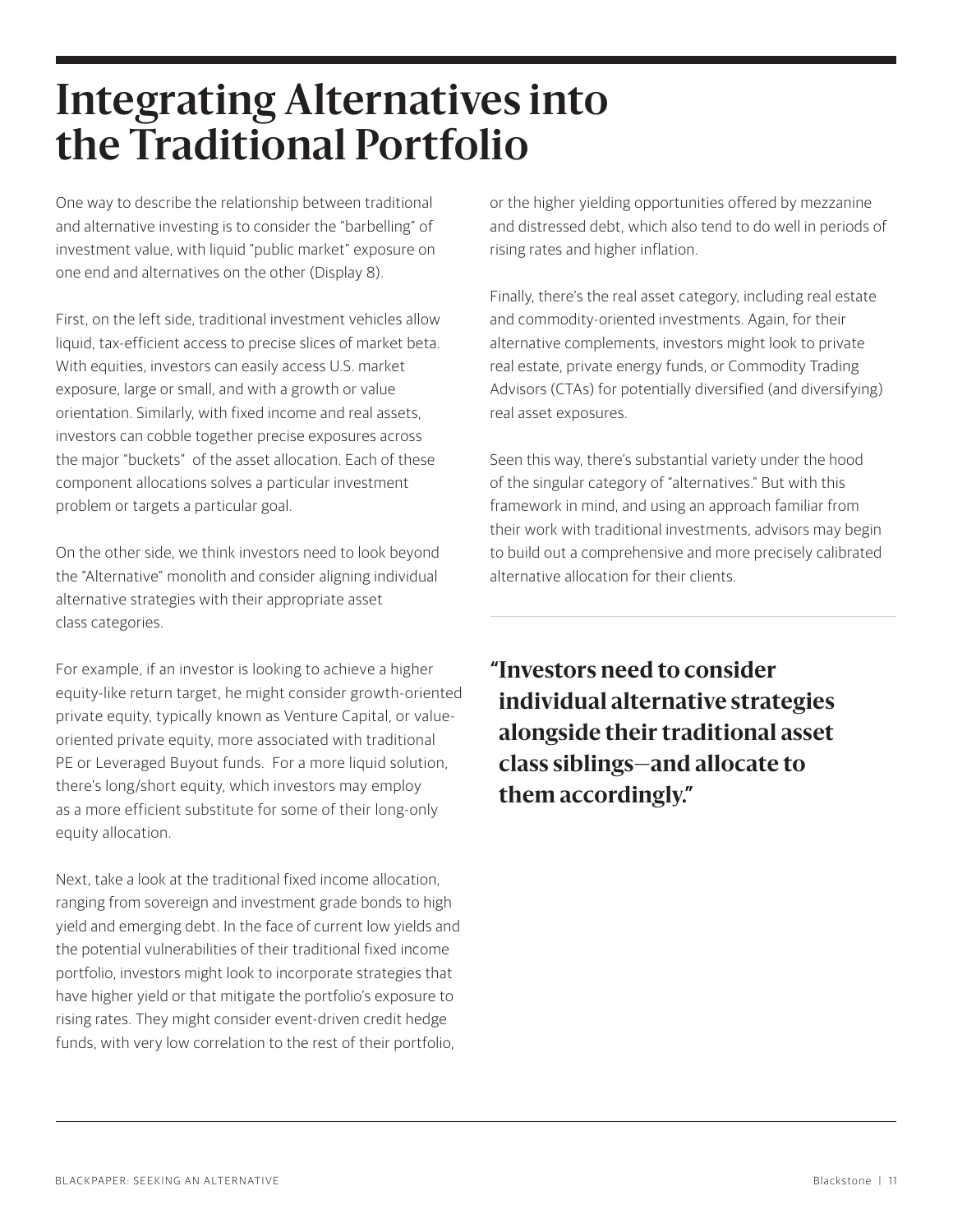# **The Barbell of Investment Value**

#### **DISPL AY 8:** THE INVESTMENT CONTINUUM—EXTENDING THE ALLOCATION



For Illustrative Purposes Only.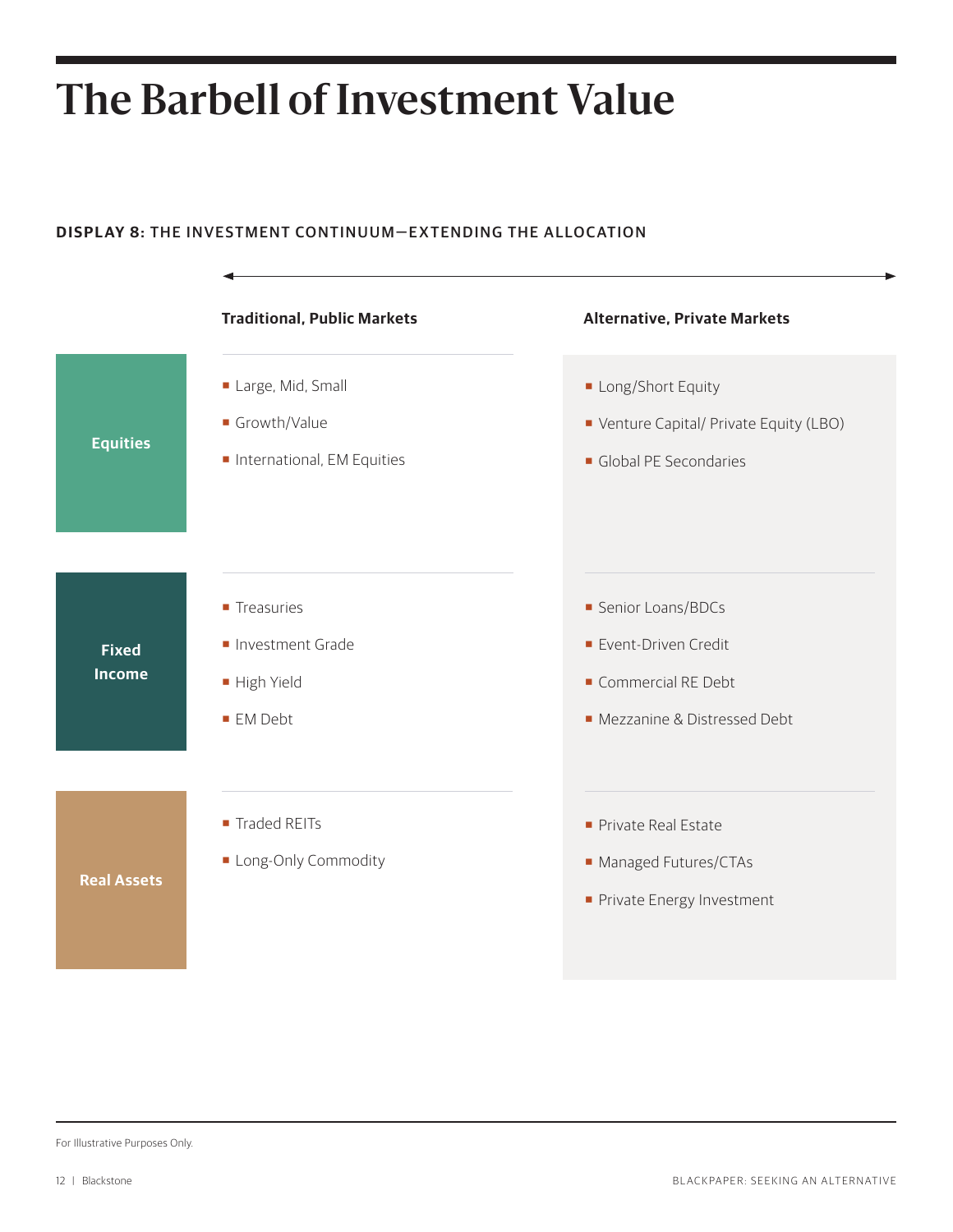### **The Specific Benefits (and Risks) of Alternatives**

If investors begin to look at alternatives using this simplified, goal-oriented approach, they may seek out targeted exposures to deliver on the specific benefits that alternatives offer (Display 9).

For example, if an investor is keen to achieve equity-like growth while maintaining spending power, and he can tolerate some illiquidity, he may consider Private Real Estate and Energy funds.

If he is looking to maintain his current allocation to equities but wants to diversify that exposure and reduce the risk of severe declines, then long/short equity hedge funds may be appropriate.

In the Alternative Fixed Income category, an advisor looking to mitigate the risk of rising rates could seek to diversify the traditional bond allocation with exposures to event-driven credit or commercial real estate debt. And so on across the matrix below.

Of course, these benefits come with corresponding risks, some alluded to earlier, which can include illiquidity, lack of transparency, higher fees, tax inefficiencies, and other characteristics that some individual investors would prefer to avoid.

But by focusing on the specific objective they are trying to achieve, investors can make more informed and targeted allocations to what many generically label "Alternative Investments."

It may help to step back for a moment and see the broad impact of a comprehensive re-allocation to alternatives.

#### **DISPL AY 9:** ALTERNATIVES MAY SOLVE FOR SPECIFIC INVESTOR OBJECTIVES

| <b>Strategy</b>                 | <b>Diversification</b>   | <b>Potential</b><br>Premium       | <b>Potential</b><br><b>Risk Reduction</b> | <b>Potential</b><br>Yield | <b>Interest Rate</b><br><b>Diversification</b> |
|---------------------------------|--------------------------|-----------------------------------|-------------------------------------------|---------------------------|------------------------------------------------|
| <b>Alternative Equities</b>     |                          |                                   |                                           |                           |                                                |
| Long/Short Equity               | $\checkmark$             |                                   | $\overline{\checkmark}$                   |                           |                                                |
| Private Equity                  |                          | $(\vee)$                          |                                           |                           |                                                |
| Private Equity Secondaries      |                          | $\checkmark$                      |                                           |                           |                                                |
| <b>Alternative Fixed Income</b> |                          |                                   |                                           |                           |                                                |
| Event-Driven Credit             | $\overline{\mathcal{L}}$ |                                   | $\overline{\mathcal{S}}$                  |                           | $\overline{\vee}$                              |
| Mezzanine & Distressed Debt     |                          | $\left( \bigtriangledown \right)$ |                                           | $\bigcirc$                |                                                |
| Commercial Real Estate Debt     | $\overline{\mathcal{L}}$ |                                   | $\overline{\mathsf{v}}$                   | $\overline{\mathcal{S}}$  | $\overline{\mathcal{L}}$                       |
| <b>Alternative Real Assets</b>  |                          |                                   |                                           |                           |                                                |
| Private Real Estate             |                          |                                   |                                           |                           |                                                |
| Private Energy                  |                          |                                   |                                           |                           |                                                |
| Managed Futures/CTAs            |                          |                                   |                                           |                           |                                                |

Please see disclaimers at the end of this presentation for additional information on the views expressed herein.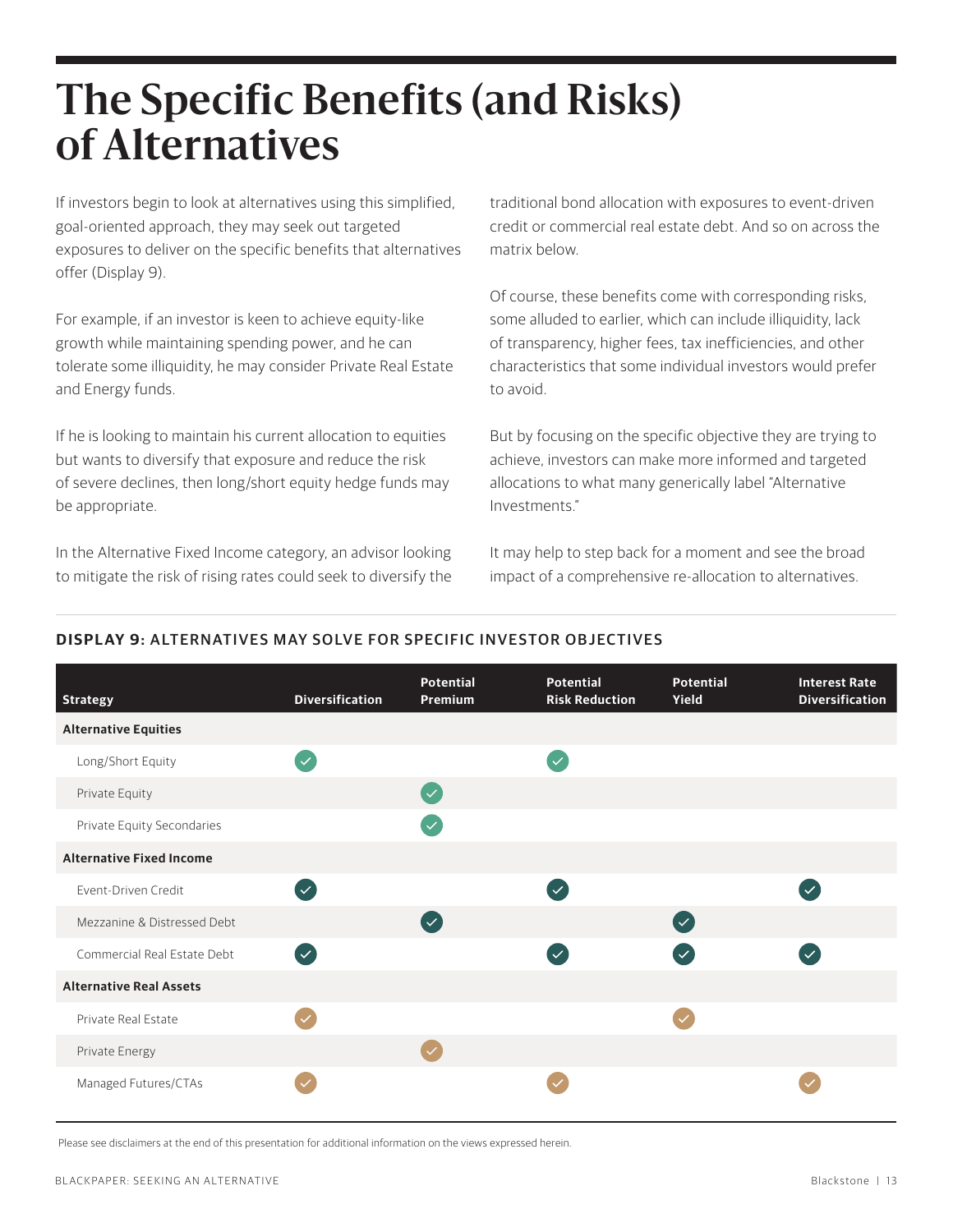# **Alternatives Can Make an Impact**

Display 10 below offers a generalized view of the benefits achieved by adding a diversified mix of alternatives to different traditional portfolios comprised of just equity and fixed income.

Starting from the bottom left, on the light green line, we plot a "low risk" portfolio of 80% bonds and 20% stocks. On the same line to the right we illustrate the inverse of that portfolio, 80% stocks and 20% bonds—an example of an investor with higher risk tolerance.

The dark green line illustrates the same portfolio with a 20% allocation to alternatives, broken up equally across Private Equity, Distressed Debt, Real Estate and Hedge Funds. The result here, for both lower- and higher-risk investors, is a reduction in risk and increase in return for the portfolio.

But it's one thing to build the allocation into an efficient frontier chart and quite another to actually incorporate these investments in a client's portfolio, especially given the illiquid or episodic nature of private market funds.

#### **DISPL AY 10:** ALTERNATIVES MAY HELP IMPROVE THE EFFICIENT FRONTIER



Alternative Impact (10/1/99–9/30/19)

Source: Morningstar Direct, as of 9/30/19. Traditional Assets composed of Equity (S&P 500) and Fixed Income (Barclays U.S. Aggregate). Blackstone used these indices as a proxy for traditional assets given these indices are typically used by the market. 20% AI composed of: 5% Private Equity (Cambridge U.S. PE), 5% Real Estate (NCREIF ODCE), 5% Distressed (HFRI Distressed Restructuring), and 5% Hedge Funds (HFRI Fund Composite). This mix was used to capture alternative investments broadly across the major alternative assets classes: Private Equity, Private Real Estate, Distressed Debt and Diversified Hedge Funds.

Note: Graph illustrates a 20-year investing period from 10/1/99 through 9/30/19. There can be no assurance that an allocation to alternatives would provide higher real returns. Please consult your own third-party advisor before making any investment decisions based on this information. Past performance is not necessarily indicative of future results and there can be no assurance that any index or fund will achieve comparable results or avoid substantial losses. The performance information presented above is that of the identified market indices and funds, which may not be available for investment to any prospective investor. The stated indices are for informational purposes only and not available for investment. Index Definitions provided at the end.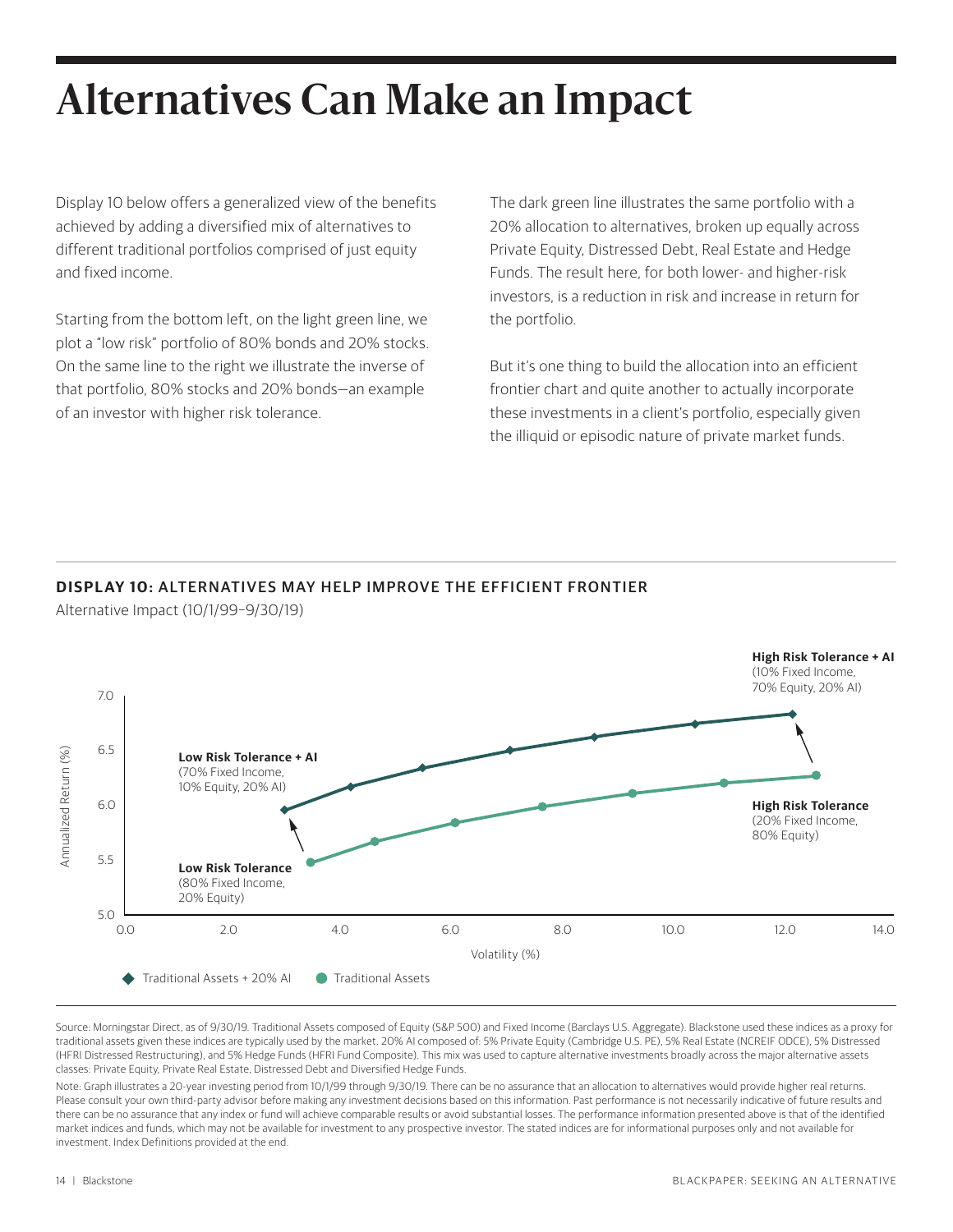### **Building a Comprehensive Alternatives Allocation**

There is no simple approach to building a comprehensive, diversified allocation to alternative investments—one that considers investors' distinct liquidity, return goals, and varied time horizons. But we've developed a framework that may help.

We return to the asset class breakdown discussed earlier identifying the alternative "complements" to traditional asset classes. We then go on to break the alternative strategies into more liquid, continuously offered solutions and less liquid, episodic funds (Display 11).

Those funds available in more liquid structures tend to include quasi-public hedge fund services, in areas like long/ short equity, eventdriven credit, and liquid real estate debt. Less liquid, private market funds focused on buyouts, private real estate, or distressed debt may take more time to achieve the desired allocation, due to the timing of their fund-raising and an uncertain pace of investment.

In this way, by allocating across the major alternative asset categories in both liquid and less liquid vehicles, advisors and investors may establish and maintain a comprehensive and strategic exposure to alternatives to complement their traditional allocation.

#### **DISPL AY 11:** DELIVERING A HOLISTIC ALLOCATION



Note: Please see disclaimers at the end of this presentation for additional information on the views expressed herein.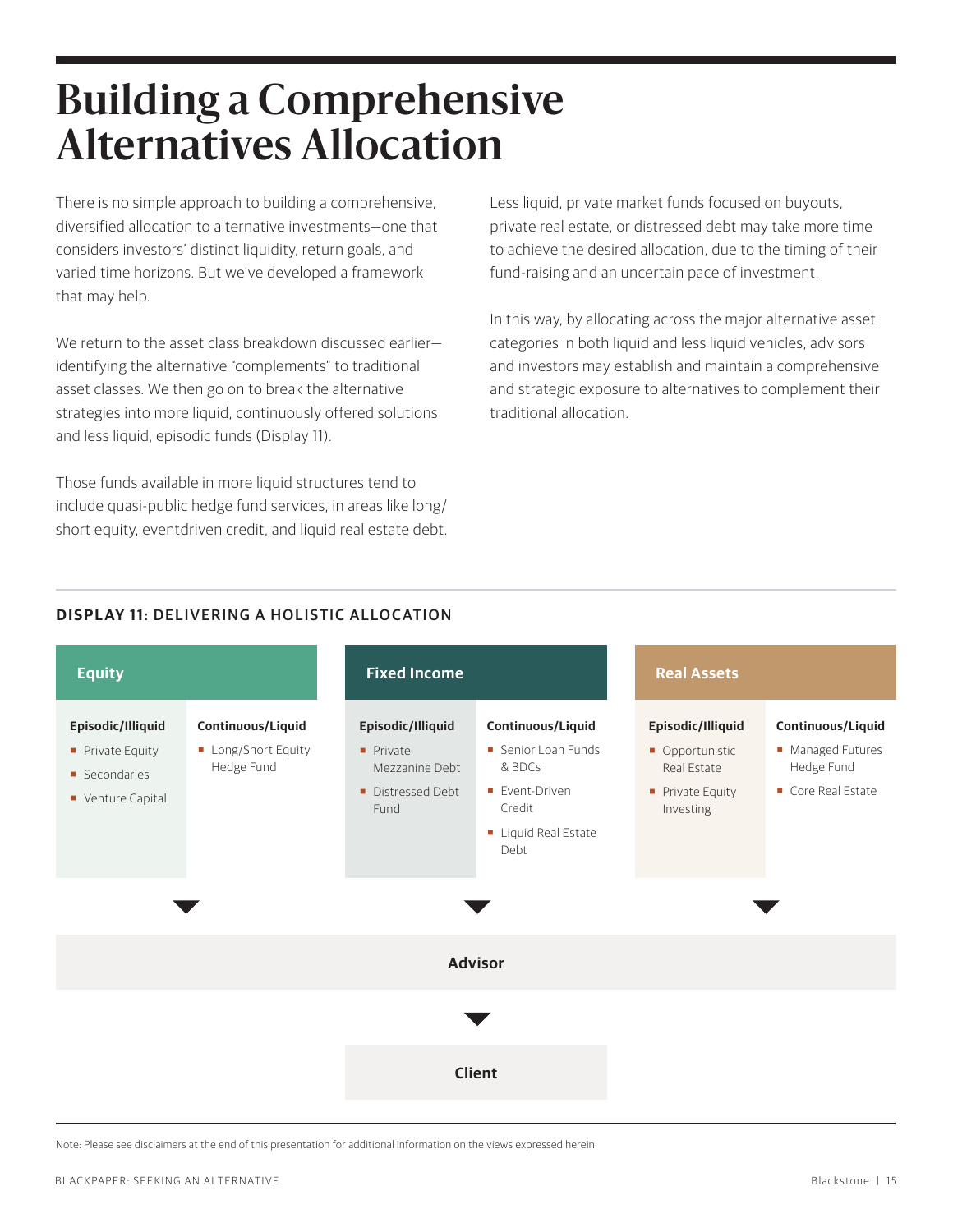### **Glossary, Index Definitions, Notes and Disclaimers**

### **Glossary**

#### **Alpha**

Alpha is a measure of the return due to active management, rather than market exposure, or beta. It is often used to refer to the value added by a manager's skill.

#### **Alternative Investments**

Investment categories other than traditional securities or long-only stock and bond portfolios; they include hedge funds, venture capital, private equity, and real estate. Alternative investments often employ strategies typically unavailable to long-only managers, such as the use of derivatives, the ability to short, and the ability to hold illiquid assets.

#### **Beta**

Beta is a measure of the sensitivity of a security or portfolio to broad market movements. The beta of the market index is 1.0. A security with a beta of greater than 1.0 tends to rise or fall more than the market; a security with a beta of less than 1.0 tends to rise or fall less than the market. The term "beta" can also indicate the portion of portfolio returns that results from market exposure, rather than from manager strategies or skill (alpha).

#### **Correlation**

A measure of how the returns of two or more assets perform in relation to one another. Assets with a correlation of 1.0 move in lock step. Those with a correlation of 0 have a random relationship to each other.

#### **Hedge Fund**

A private investment portfolio that uses non-traditional techniques (such as short sales and leverage) to preserve and/or gain capital. Hedge funds are generally considered part of the alternative investments asset class. In many jurisdictions, they are more loosely regulated than long-only portfolios and are restricted to larger or more sophisticated investors.

#### **Illiquid Alternatives**

Alternative investments that invest in illiquid assets and offer limited liquidity to investors. Many illiquid alternatives require investors to make capital commitments over several years that cannot be redeemed in the short term. Illiquid alternatives can include venture capital, private equity, and direct real estate.

#### **Private Equity**

A type of investment that seeks return by acquiring companies and restructuring them, with the goal of improving or restoring profitability. The companies are sold at the conclusion of their restructuring. Private equity investments are illiquid and, by definition, are not publicly traded.

#### **Standard Deviation**

Standard deviation is applied to the annual rate of return of an investment to measure the investment's volatility. Standard deviation is also known as historical volatility and is used by investors as a gauge for the amount of expected volatility.

#### **Venture Capital**

A type of investment that seeks return by providing seed or early-stage financing to privately held, fledgling businesses thought to have strong growth prospects due to a new technology, product, or business model.

### **Index Definitions**

#### **Barclays U.S. Aggregate**

The Barclays U.S. Aggregate Bond Index is an index of U.S. dollardenominated, investment-grade U.S. corporate government and mortgagebacked securities.

#### **Barclays U.S. High Yield Corporate**

The Barclays U.S. Corporate High Yield Bond Index measures the U.S. dollardenominated, high yield, fixed-rate corporate bond market.

#### **Cambridge Associates U.S. Private Equity**

The Cambridge Associates LLC U.S. Private Equity Index® is an end-to-end calculation based on data compiled from over 1,500 U.S. private equity funds (buyout, growth equity, private equity energy, and mezzanine funds), including fully liquidated partnerships, formed between 1986 and 2019.

#### **FTSE NAREIT All Equity REITs**

The FTSE NAREIT All Equity REITs Index is a free-float adjusted, market capitalization-weighted index of U.S. equity REITs.

#### **HFRI Fund Weighted Composite**

The HFRI Fund Weighted Composite is a global, equal-weighted index of over 2,000 single-manager funds that report to HFR Database. Constituent funds report monthly net of all fees performance in U.S. dollars and have a minimum of \$50 million under management or a twelve (12) month track record of active performance. The HFRI Fund Weighted Composite Index does not include Funds of Hedge Funds. The HFRI Fund Weighted Composite index is obtained through Hedge Fund Research, Inc. The HFRI Fund Weighted Composite is being used under license from Hedge Fund Research, Inc., which does not approve of or endorse the contents of this report.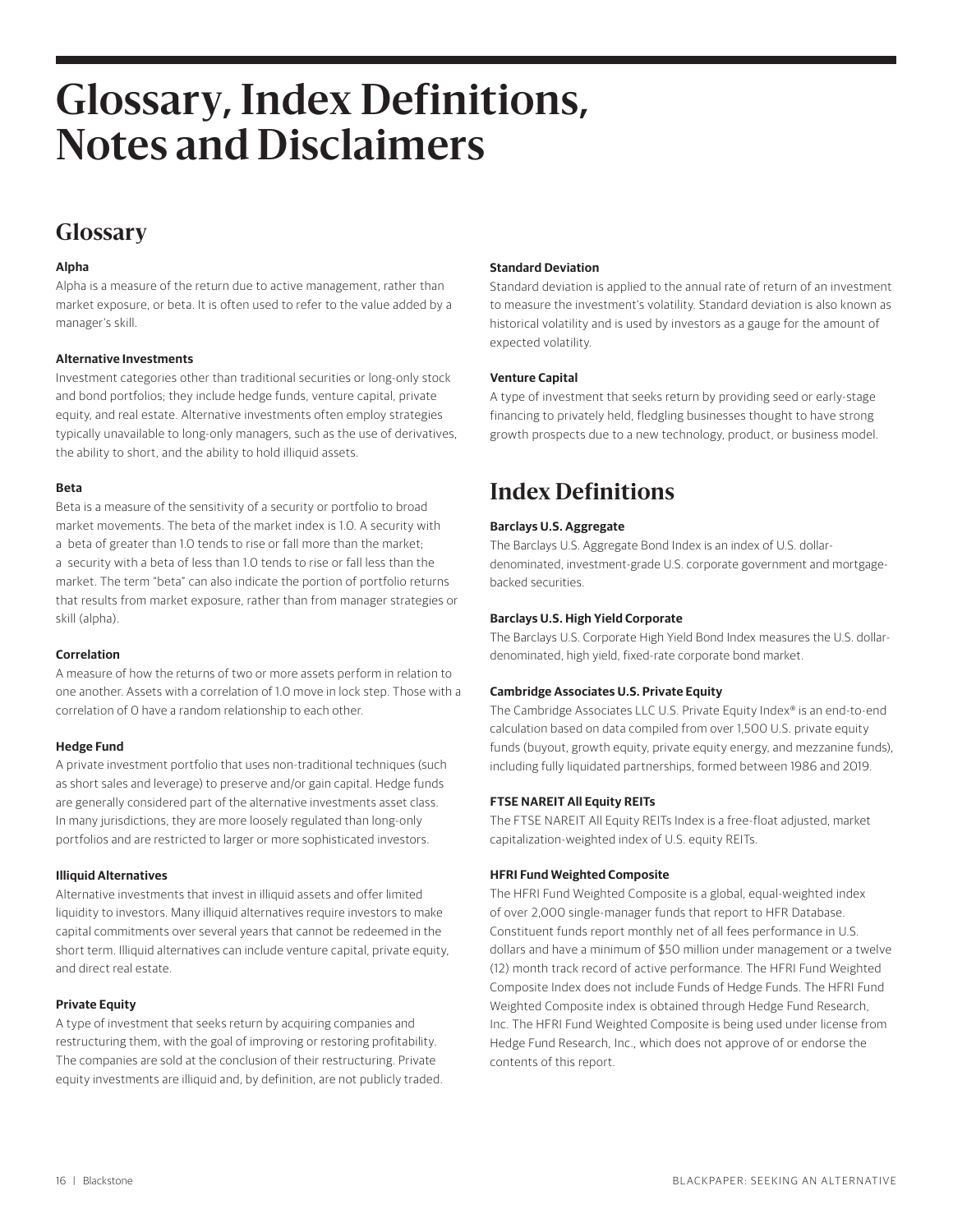### **Index Definitions (cont'd)**

#### **HFRX ED Distressed Restructuring**

Distressed Restructuring Strategies employ an investment process focused on corporate fixed income instruments, primarily on corporate credit instruments of companies trading at significant discounts to their value at issuance or obliged (par value) at maturity as a result of either formal bankruptcy proceeding or financial market perception of near-term proceedings. Managers are typically actively involved with the management of these companies, frequently involved on creditors' committees in negotiating the exchange of securities for alternative obligations, either swaps of debt, equity, or hybrid securities. Managers employ fundamental credit processes focused on valuation and asset coverage of securities of distressed firms; in other cases portfolio exposures are concentrated in instruments which are publicly traded, in some cases actively, and in others under reduced liquidity, but in general for which a reasonable public market exists. In contrast to Special Situations, Distressed Strategies employ primarily debt (greater than 60%) but also may maintain related equity exposure. The HFRX ED Distressed Restructuring is obtained through Hedge Fund Research, Inc. The HFRX ED Distressed Restructuring is being used under license from Hedge Fund Research, Inc., which does not approve of or endorse the contents of this report.

#### **MSCI ACWI ex-U.S.**

The MSCI ACWI ex USA Index captures large and mid cap representation across 22 of 23 Developed Markets (DM) countries (excluding the U.S.) and 26 Emerging Markets (EM) countries. The index covers approximately 85% of the global equity opportunity set outside the U.S.

#### **NCREIF Fund Open-End Diversified Core Equity**

The NCREIF-ODCE Index is a capitalization-weighted, gross of fees, timeweighted return index with an inception date of January 1, 1978. Published reports may also contain equal-weighted and net of fees information. Open-end Funds are generally defined as infinite-life vehicles consisting of multiple investors who have the ability to enter or exit the fund on a periodic basis, subject to contribution and/or redemption requests, thereby providing a degree of potential investment liquidity. The term Diversified Core Equity style typically reflects lower risk investment strategies utilizing low leverage and generally represented by equity ownership positions in stable U.S. operating properties.

#### **S&P 500**

The S&P 500 index was created in 1957, although it has been extrapolated backwards to several decades earlier for performance comparison purposes. This index provides a broad snapshot of the overall U.S. equity market. The index selects its companies based upon their market size, liquidity, and sector.

#### **S&P GSCI**

The S&P GSCI® Total Return Index is a composite index of commodity sector returns representing unleveraged, long-only investment in commodity futures across 24 commodities.

### **Notes and Disclaimers**

The views expressed in this commentary are the views of Private Wealth Solutions group of The Blackstone Group Inc. (together with its affiliates, "Blackstone") and do not necessarily reflect the views of Blackstone itself. All information in this commentary is believed to be reliable as of the date on which this commentary was issued, and has been obtained from public sources believed to be reliable. No representation or warranty, either express or implied, is provided in relation to the accuracy or completeness of the information contained herein.

Investment concepts mentioned in this commentary may be unsuitable for investors depending on their specific investment objectives and financial position. Tax considerations, margin requirements, commissions and other transaction costs may significantly affect the economic consequences of any transaction concepts referenced in this commentary and should be reviewed carefully with one's investment and tax advisors.

This commentary does not constitute an offer to sell any securities or the solicitation of an offer to purchase any securities. This commentary discusses broad market, industry or sector trends, or other general economic, market or political conditions and has not been provided in a fiduciary capacity under ERISA and should not be construed as research, legal, tax or investment advice, or any investment recommendation. Past performance is not necessarily indicative of future performance.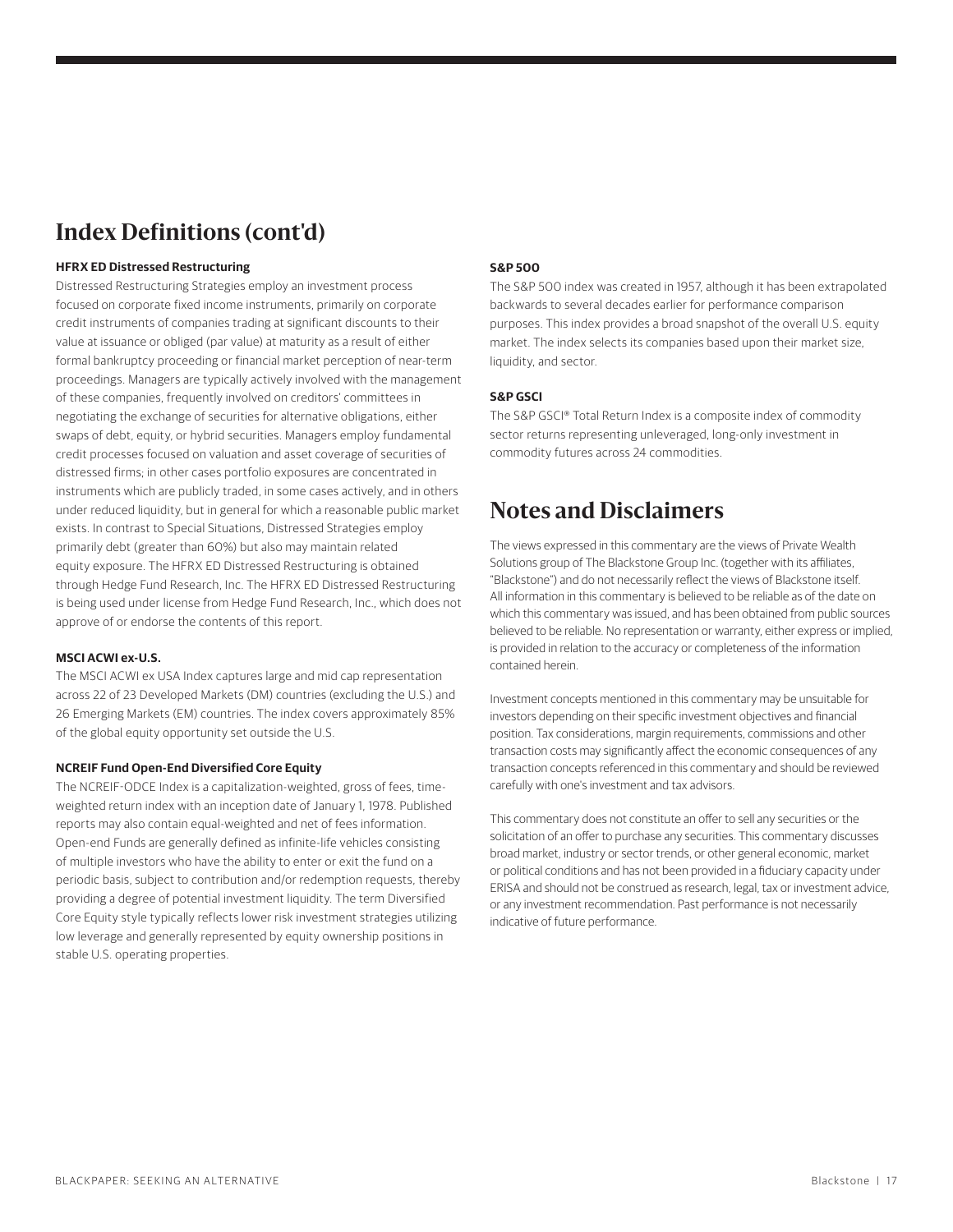### **Notes and Disclaimers** (cont'd)

Blackstone Securities Partners L.P. ("BSP") is a broker-dealer whose purpose is to distribute Blackstone managed or affiliated products. BSP provides services to its Blackstone affiliates, not to investors in its funds, strategies or other products. BSP does not make any recommendation regarding, and will not monitor, any investment. As such, when BSP presents an investment strategy or product to an investor, BSP does not collect the information necessary to determine—and BSP does not engage in a determination regarding—whether an investment in the strategy or product is in the best interests of, or is suitable for, the investor. You should exercise your own judgment and/or consult with a professional advisor to determine whether it is advisable for you to invest in any Blackstone strategy or product. Please note that BSP may not provide the kinds of financial services that you might expect from another financial intermediary, such as overseeing any brokerage or similar account. For financial advice relating to an investment in any Blackstone strategy or product, contact your own professional advisor.

In the United Kingdom and the European Economic Area: issued by The Blackstone Group International Partners LLP ("BGIP"), authorised and regulated by the Financial Conduct Authority (FRN: 520839) in the United Kingdom. This communication does not constitute a solicitation to buy any security or instrument, or a solicitation of interest in any Blackstone fund, account or strategy. The content of this communication should not be construed as legal, tax or investment advice.